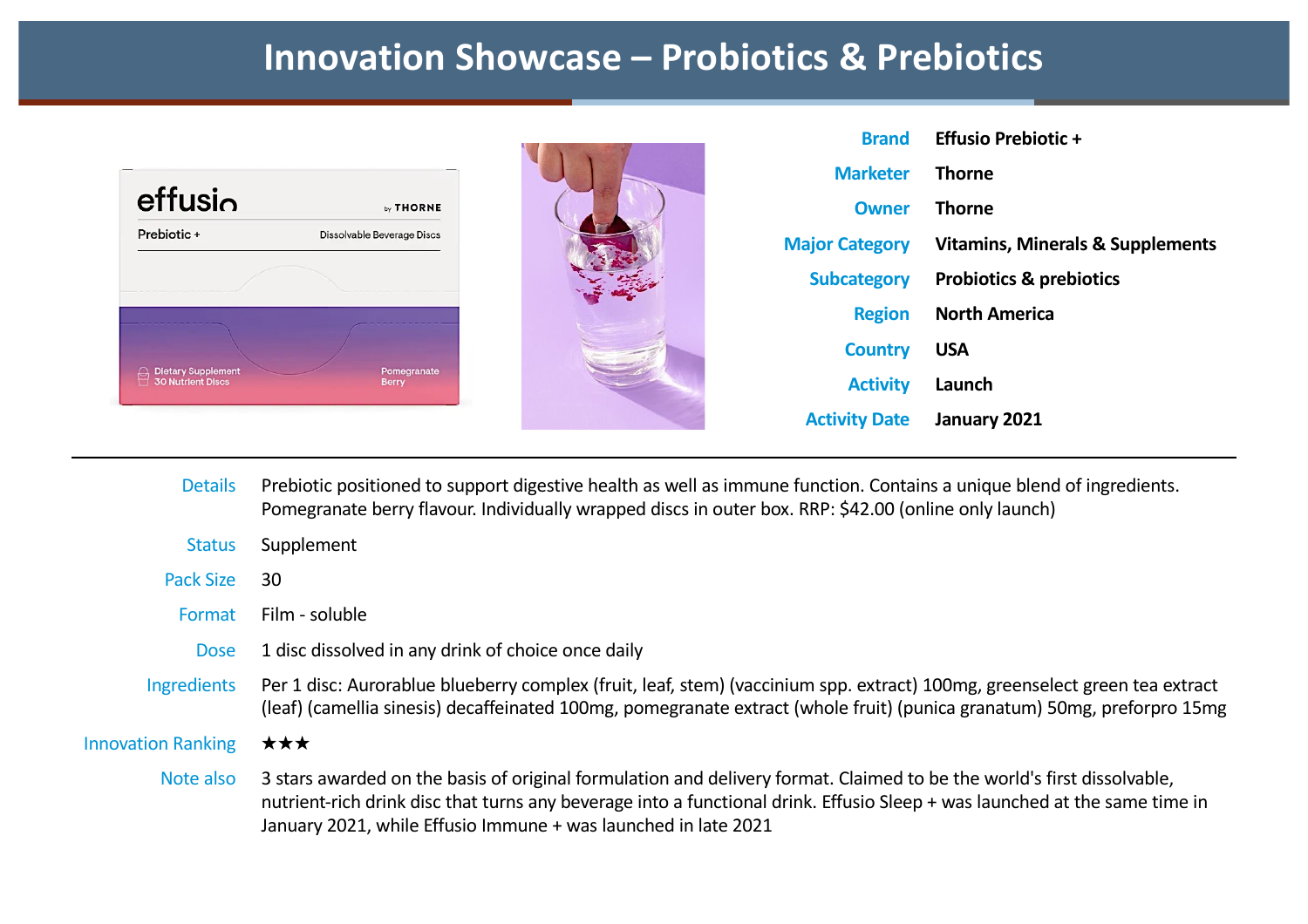### **1. Aloe vera**

#### **Aloe vera launch activity reaches an all-time high in 2021**

- New products formulated with aloe vera have steadily risen in number over the past 10 years, peaking in 2021, in line with growing interest in naturals
- Leading CHC marketers GSK, P&G, Reckitt and J&J all launched several aloe vera formulated products in 2021. Established CHC brands Gaviscon (Reckitt) and Voltaren (GSK) were both extended with natural line extensions
- Reckitt extended antacid Gaviscon with GaviNatura across Europe in 2021, formulated with aloe vera polysaccharides along with mallow and limestone
- In addition, GSK extended its topical analgesic range with VoltaNatura, launched in various European markets in late 2021. It is the first natural option in the range, formulated with aloe vera and other herbals & naturals
- Other established CHC brands extended with aloe vera products in 2021 included Otrivine Natural Daily Nasal Wash with Aloe Vera (GSK) in the UK and Vicks Sinex Saline Ultra Fine Nasal Mist with Aloe (P&G) in the USA
- J&J extended its Clean & Clear acne brand in 2021 with a new US line, Clean & Clear Aloe Vera Acne-Prone, available in calming gel moisturiser, gentle cleanser and body wash, all formulated with aloe barbadensis leaf extract
- Aloe vera also appeared in the formulation of several innovative CHC launches in 2021 including Calmino's IBS remedy PROIBS (Switzerland), The Beemine Lab's Cannabis Pleasure Gel (Spain) and Virostop Nasal Spray (UK)





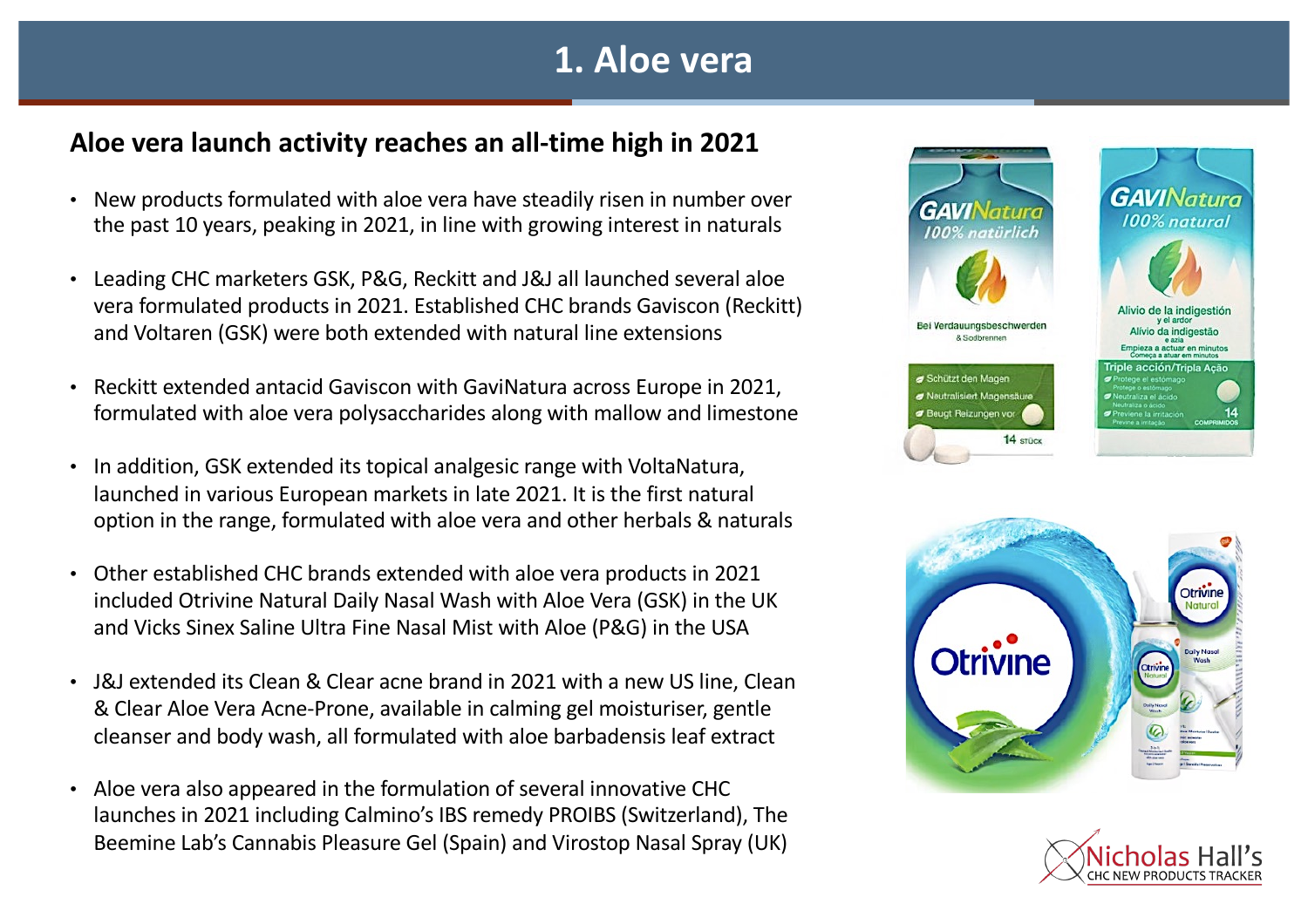# **China**

#### **Probiotics, multivitamins still the main NPD drivers in China**

- NPD activity in 2021 was predominantly driven by VMS accounting for around two-thirds of all launches – led by probiotics and multivitamins
- Among probiotics, GenieBiome's launch of G-Niib Immunity Pro and G-Niib Immunity+ was a major new arrival, claimed to be the first clinically-backed, microbiome-based immunity formulas, both developed for Asian people
- As for multivitamins, Bayer introduced its One A Day Fruit Bites range in China in 2021, while Holland & Barrett launched its ABC Plus and ABC Plus Senior products and By-Health unveiled Pentavite in liquid and drops
- Notable hair & beauty supplement launches included Ortu Oral Hyaluronic Moisturising Powder (in coconut and blueberry versions) and WonderLab Oral Hyaluronic Acid Gummy (Bloomage Biotech), in a unique format
- Among other dermatologicals, Bayer's new Bellerain Air range of three body lotions – in three seasonally coloured bottles – was a notable introduction
- OTC switch activity was again high in China in 2021 (with a focus on TCMs), including sore throat remedies Er Ding Pian (Sichuan Jinhui) and Huangshi Xiangsheng (Jimin Care), as well as cough remedy Jinzhen Keli (Kanion)
- Other notable OTC switches included topical analgesic Felbinac Gel (Lingrui), eye care treatment Hylo Comod (Ursapharm), antacid Xiao Er Qixingcha Granules (Shaanxi Dongtai) and calcium supplement Wuwei Pu Gai (Dikang)







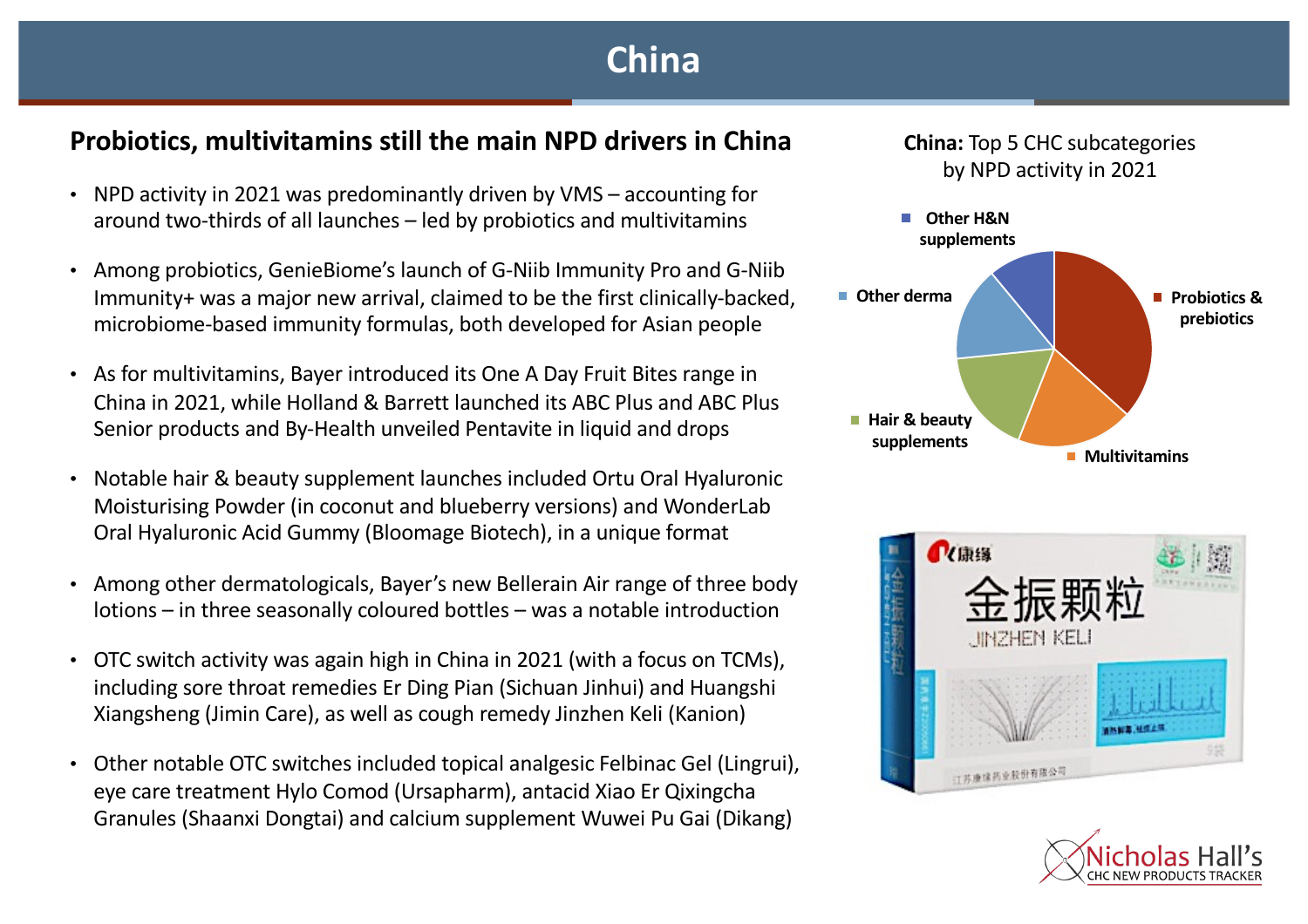# **Wow! Brand Case Studies – Centrum**



**Centrum global store retail sales 2017-21**  (*MSP, \$mn*)

**Centrum global NPD activity 2017-21**



- GSK's global No.1 VMS brand Centrum recorded a clear upsurge in NPD activity in 2021 after two relatively fallow years, with USA, China and Australia the three countries benefiting most
- In 2021, GSK launched Centrum Wellness Packs in USA and China in 20+, 30+ and 40+ gender-specific versions, each featuring a daily multivitamin plus three additional supplements to support each age group (50+ and 60+ versions also available in USA)
- In Q2 2021, GSK added Multicentrum Inmuno C effervescent granule sachets (14, 28-count packs) in Spain, while in Q3 2021 Centrum Pró-Imunidade (30, 60-count packs) launched in Brazil
- In Australia, GSK extended Centrum with the Centrum Benefit Blends series. The line comprises eight supplements designed to deliver distinct health benefits based on specific health goals, including Beautiful & Bright, Calm & Collected, Collagen Boost & Glow, Energise & Go, Immune Defence & Recovery, Movement & Mobility, Mind & Memory and Rest & Renew



- In South Korea in Q3 2021, GSK extended Centrum multivitamin into the probiotics category with Centrum Focus Synbiotic 100
- GSK also extended Centrum in the US market with new whole food and organic lines